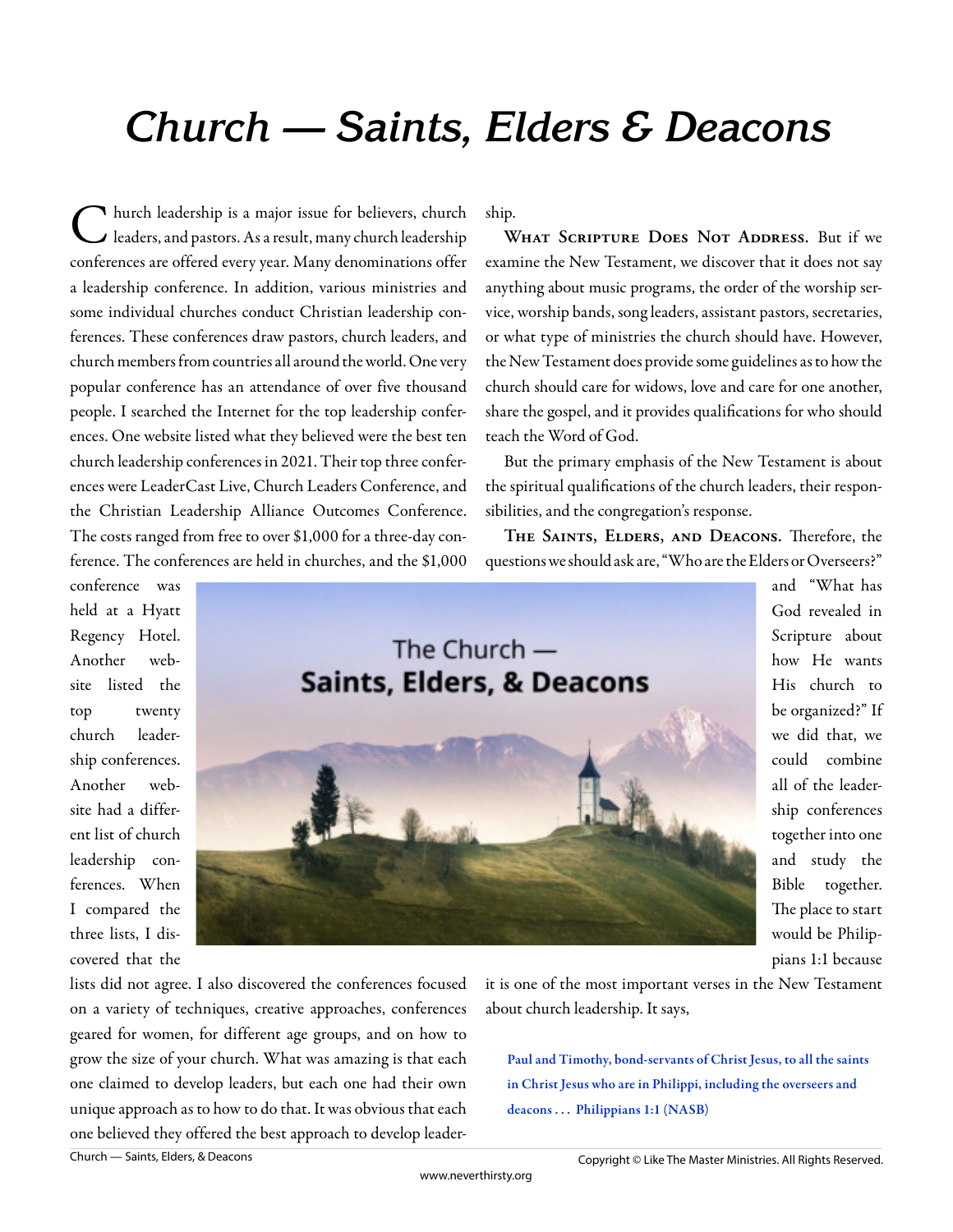In this verse we find three groups of people. First, Paul indicates that he is writing to the saints. That is, Paul was writing to all of the true believers in the church. Then Paul refers to the other two groups. He says, "including the overseers and deacons." Now this includes individuals who are saints and members of the church and are also leaders in the church. The overseers are also called elders in the New Testament. The third group of people are the deacons. These support the overseers. Deacons can be men or women. This verse is important because it gives us a snapshot of God's view of how His church should be organized or structured. We see both the congregation and the leaders of the church.

PLURALITY OF CHURCH LEADERS. The New Testament reveals several important facts about the overseers or elders. First, it reveals that God designed the church to be governed by a plurality of godly men, and not by one man. Philippians 1:1 gives us one example. It refers to a plurality of elders and deacons. There are a number of verses in the New Testament that reveal God wants His church to be led by a plurality of leaders. Acts 11:30 is another passage that refers to a plurality of church leaders. It says,

## And this they did, sending it in charge of Barnabas and Saul to the elders. Acts 11:30 (NASB)

Here we are told that the church in Antioch had sent Barnabas and Saul to deliver some money to the elders in Jerusalem. Notice the passage does not say to the elder, but to the elders.

Acts 14:23 is more specific. In this verse, the "they" are Paul and Barnabas. It says,

When they had appointed elders for them in every church, having prayed with fasting, they commended them to the Lord in whom they had believed. Acts 14:23 (NASB)

Now, what does it say about the leaders of every church? We are told that Paul and Barnabas appointed not one elder for each church, but a plurality of elders in every church. The churches mentioned in the book of Acts were usually small. The church in Ephesus seems to be the only exception. The early church usually met in homes (Romans 16:5; 1 Corinthians 16:19; Colossians 4:15; Philemon 1:2). The message is that Paul and Barnabas did not appoint one elder, but a plurality of elders.

There are six other passages that refer to a plurality of elders in the church. One of those passages is Acts 15:22-23. We read,

Then it seemed good to the apostles and the elders, with the whole church, to choose men from among them to send to Antioch with Paul and Barnabas — Judas called Barsabbas, and Silas, leading men among the brethren, and they sent this letter by them, the apostles and the brethren who are elders . . . Acts 15:22-23 (NASB)

In Acts 20:17 we read,

From Miletus he sent to Ephesus and called to him the elders of the church. Acts 20:17 (NASB)

Here we are told that Paul called the elders from Ephesus to himself. Notice once again that elders is in the plural.

In 1 Timothy 5:17 we find another verse that refers to a plurality of elders.

The elders who rule well are to be considered worthy of double honor, especially those who work hard at preaching and teaching. 1 Timothy 5:17 (NASB)

In 1 Peter 5:1, the apostle Peter calls himself an elder and speaks to the elders.

Therefore, I exhort the elders among you, as your fellow elder . . . 1 Peter 5:1 (NASB)

The last two New Testament passages that refer to a plurality of elders are about the elders in the city of Jerusalem. The passages are Acts 16:4 and Acts 21:18.

In strong contrast to this pattern of a plurality of church leaders, the apostle John rebuked a man named Diotrephes because he was a dictator in a church, according to 3 John 9-10. The apostle refers to this tyrant by name. The apostle John implies that when he visits the church, he planned to deal with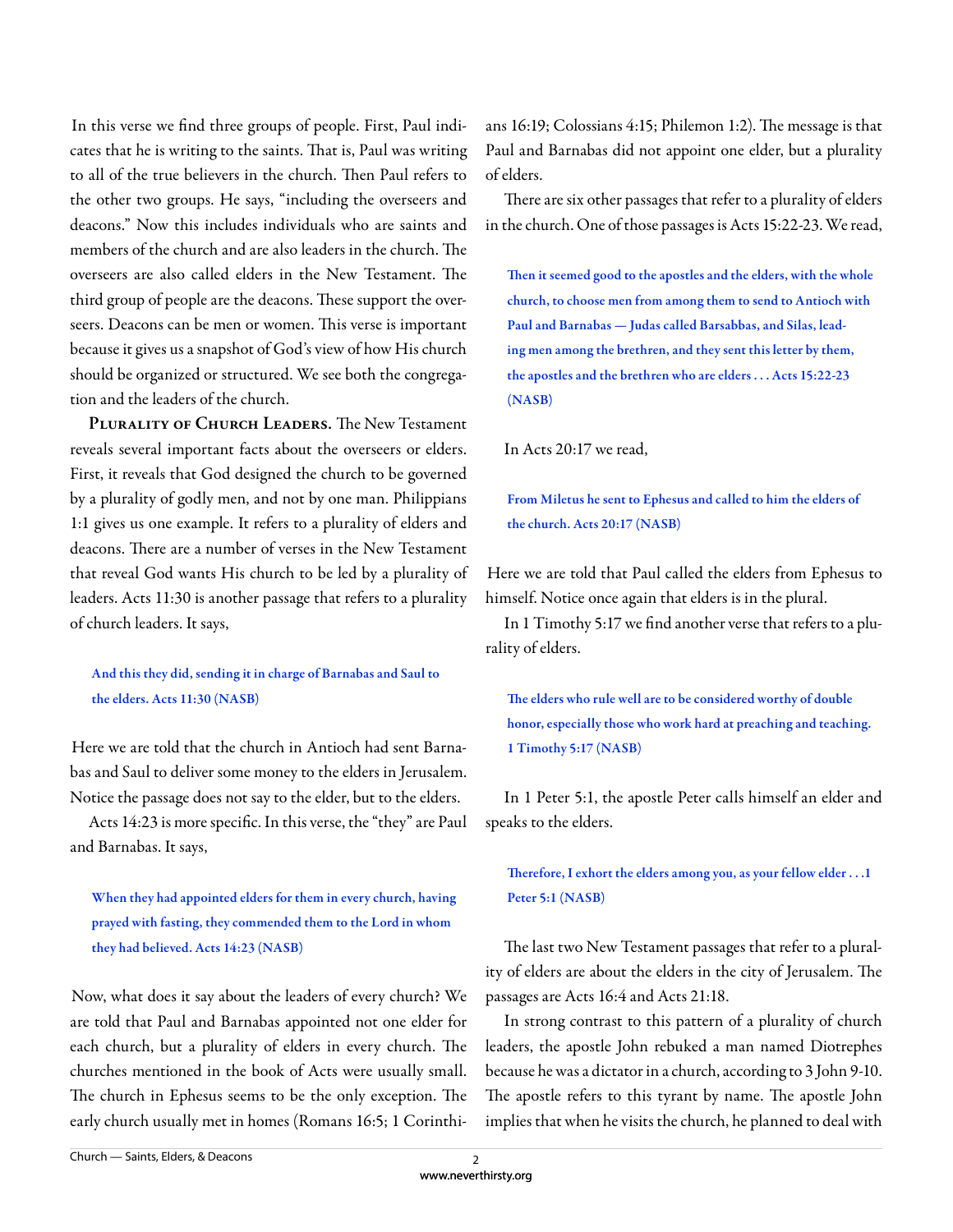the man. I suspect the apostle removed him as an elder. The message for us is that no church should be controlled by only one person, but by a plurality of godly elders.

**The Overseers, Elders, and Pastors.** So, what is the significance of the titles of overseer and elder? We have already read about overseers in Philippians 1:1 and elders in many passages. In summary, the term elder refers to the spiritual character of the man, and overseer refers to his function. The Greek word for elder is *presbuteros*. It usually referred to an older person. Today, we call older people seniors or our elders. That is, the person is physically mature. But in the context of the church, the word has the idea of spiritual maturity. The Greek word for overseer is *episkope*. It has the sense of a religious role involving service and leadership.

Thus, the term elder refers to the spiritual character of the man, and overseer refers to his function. When discussing church leaders, both terms refer to the same person. An elder is also an overseer. Proof of this fact is found in Acts 20:17 and verse 28. In Acts 20:17, we read that Paul called the elders or *presbuteros* to himself. Then in verse 28 Paul said this about these elders,

Be on guard for yourselves and for all the flock, among which the Holy Spirit has made you overseers, to shepherd the church of God which He purchased with His own blood. Acts 20:28 (NASB)

Notice that Paul now refers to the elders as overseers. In verse 17, Paul called these men elders and now in verse 28 he called them overseers. He referred to the same men by two different titles. Also, notice that he said they had the responsibility of shepherding. The Greek word for "to shepherd" here is the verb form of shepherd, which comes from the Greek word *poimen*. This Greek word is also translated as "pastor" in the New Testament. Therefore, what does all of this mean? It means that an elder is an overseer, who is also a shepherd or a pastor. The elders of the church are overseers and shepherds or pastors. The apostle Peter also makes this point very clear in 1 Peter 5:1-2 when he says,

Therefore, I exhort the elders among you, as your fellow elder and

witness of the sufferings of Christ, and a partaker also of the glory that is to be revealed, shepherd the flock of God among you, exercising oversight not under compulsion, but voluntarily, according to the will of God; and not for sordid gain, but with eagerness . . . 1 Peter 5:1-2 (NASB)

Notice that Peter, who is an apostle, calls himself an elder. Then he speaks to the elders of a church, urging them to shepherd the flock of God in verse 2. That is, he urges them to shepherd or pastor the flock in the local church. Then he urges them to exercise oversight. This helps us crystalize the responsibilities of an elder as oversight and shepherding. Therefore, the term elder refers to the spiritual character of a man. The terms oversight and shepherding refer to what he does in the church. He exercises oversight and also shepherds the flock, which includes teaching the Word of God.

**Responsibilities of An Elder.** Now there are three important passages that help us understand the responsibilities of an elder. We have already discovered two of those passages. They are Acts 20:17, 28 and 1 Peter 5:1-2. Those passages taught us that elders have the responsibility to exercise oversight and shepherd the flock, which includes caring and teaching Scripture. 1 Timothy 5:17 is another important passage. It says,

The elders who rule well are to be considered worthy of double honor, especially those who work hard at preaching and teaching. 1 Timothy 5:17 (NASB)

This verse is very important because it helps us discover which responsibility is the most important one for elders. First, we are told that some elders will rule well, and some will not. That is, some elders will exercise oversight very well. If he does, then he is worthy of double honor. Next, we are told that those elders who work hard at preaching and teaching are to receive very special honor. It says, "especially those who work hard at preaching and teaching." This helps us understand that the most important responsibility of an elder is not organizing and managing the affairs of the church. His most important responsibility is to teach and preach. Oversight is a secondary function. His teaching responsibility is the major part of shep-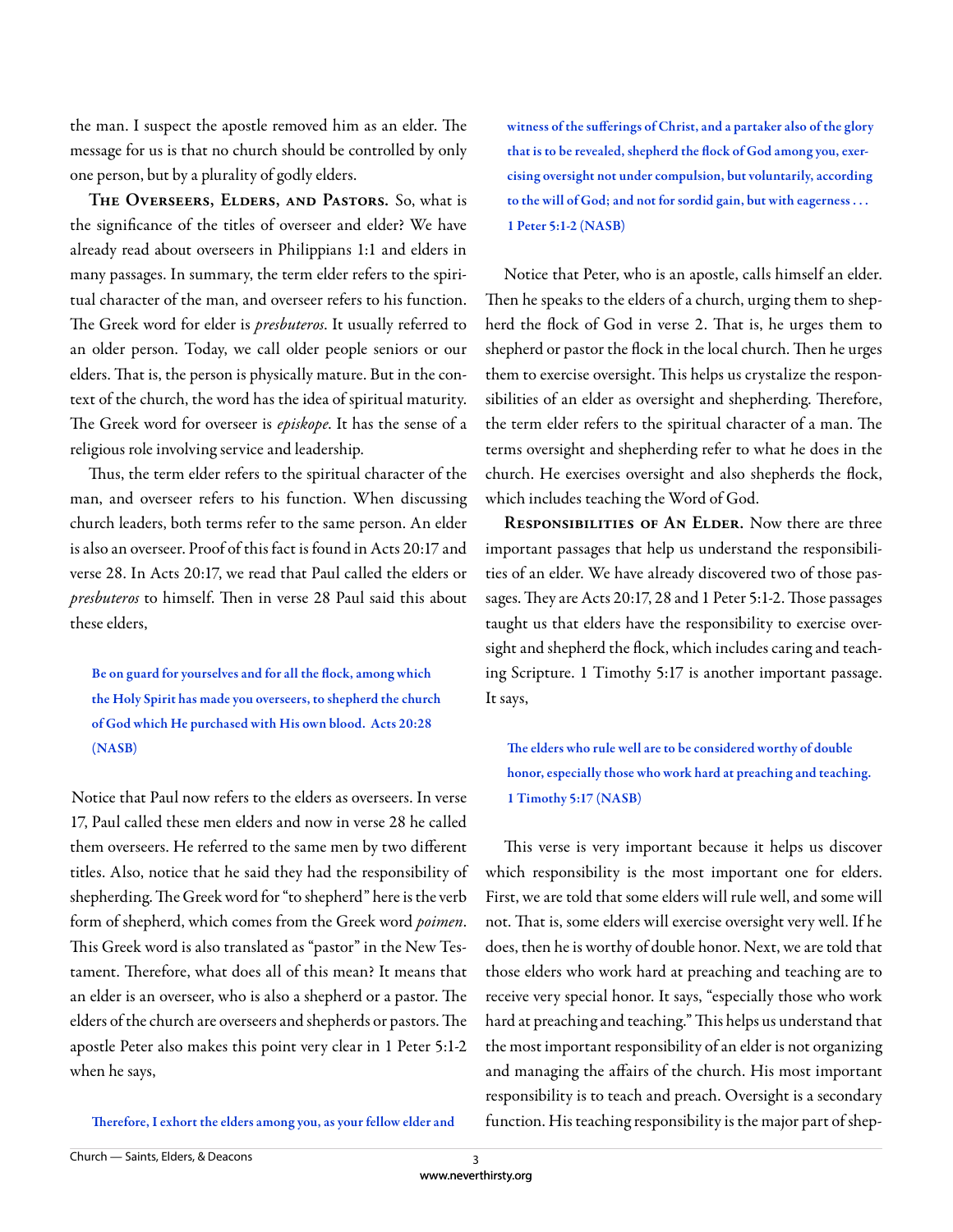## herding.

James 5:14 mentions another responsibility of elders. It says,

Is anyone among you sick? Then he must call for the elders of the church and they are to pray over him, anointing him with oil in the name of the Lord; and the prayer offered in faith will restore the one who is sick, and the Lord will raise him up, and if he has committed sins, they will be forgiven him. James 5:14-15 (NASB)

This passage describes another responsibility of an elder. They are to pray for the sick when a believer asks them to pray over them. If a believer is sick due to sin, they should call the elders and ask them to pray for him or her, and the prayer of faith will result in healing. This is part of shepherding. Shepherding includes caring, protecting, and teaching.

1 Thessalonians 5:12-14 describes another responsibility of elders.

But we request of you, brethren, that you appreciate those who diligently labor among you, and have charge over you in the Lord and give you instruction, and that you esteem them very highly in love because of their work. Live in peace with one another. We urge you, brethren, admonish the unruly, encourage the fainthearted, help the weak, be patient with everyone. 1 Thessalonians 5:12-14 (NASB)

Verses 12-13 help us understand that the passage is about elders since it refers to leaders who have oversight and teach the Word. This means verse 14 describes another responsibility of elders, and that responsibility is counseling.

So, an elder has the responsibilities of praying for the sick, counseling, caring for the flock of God, teaching the Scriptures, and exercising oversight.

IF ANY MAN ASPIRES. This brings us to our study which is just one verse. It is 1 Timothy 3:1. It is about elders. 1 Timothy 3:1-7 is about overseers or elders and we will discover later that 1 Timothy 3:7-13 is about deacons. Verse 1 says,

It is a trustworthy statement: if any man aspires to the office of overseer, it is a fine work he desires to do. 1 Timothy 3:1 (NASB)

Verse 1 begins with the statement "It is a trustworthy statement." Paul uses the phrase "trustworthy statement" three times in the book of 1 Timothy. We have already studied the first one in chapter one and verse fifteen. This is the second one. We will find the third one later in 1 Timothy 4:9. Each time Paul uses this phrase "trustworthy statement," he is drawing our attention to a very significant statement. The Holy Spirit and Paul want believers to know that the statement is true. It can be seriously trusted. So, what did He say?

He said, "if any man aspires to the office of overseer, it is a fine work he desires to do." This statement is often misunderstood. I did not understand it for many years. I once thought it was saying that if a man aspires to the office of overseer or elder, his desire was a good thing. That is, his desire was good. But that is not what this verse is saying. Instead, it says that the office of overseer or the office of an elder is a fine thing.

There are two words in this verse that describe the passion of a man who wants to be an elder. They are "aspires" and "desires." The first word "aspires" is translated from the Greek word *orego*. This word literally means "to reach out for," "to stretch forth," or "to reach for." It has the idea of a man stretching his hand out after something, maybe something just beyond his reach. It can be illustrated as a child desperately reaching for a cookie just beyond his or her reach. The child stretches and stretches. That is a picture of the man described in this verse. The second important word in this verse is "desires." It comes from the Greek word *epithumeo*. It refers to a strong passion. It is often translated as "lust" in the New Testament. It is used of sexual desire in Matthew 5:28. Taken together, these two words refer to a man who has a very strong passion to become an overseer of the church. He is reaching out for the office of an elder.

Now, these words do not reveal if his strong passion is good or evil. His passion may be good or evil. It depends upon two factors: his motivation and his qualifications. We will discover the qualifications of an elder in the next study. They are described in verses 2-7. But for this study, we want to answer this question, "Is there a good reason for a man to want to be an elder?" The answer is there are good and bad reasons.

Let me give a few illustrations. Many years ago, I knew a man who seriously wanted to be an elder because he wanted to